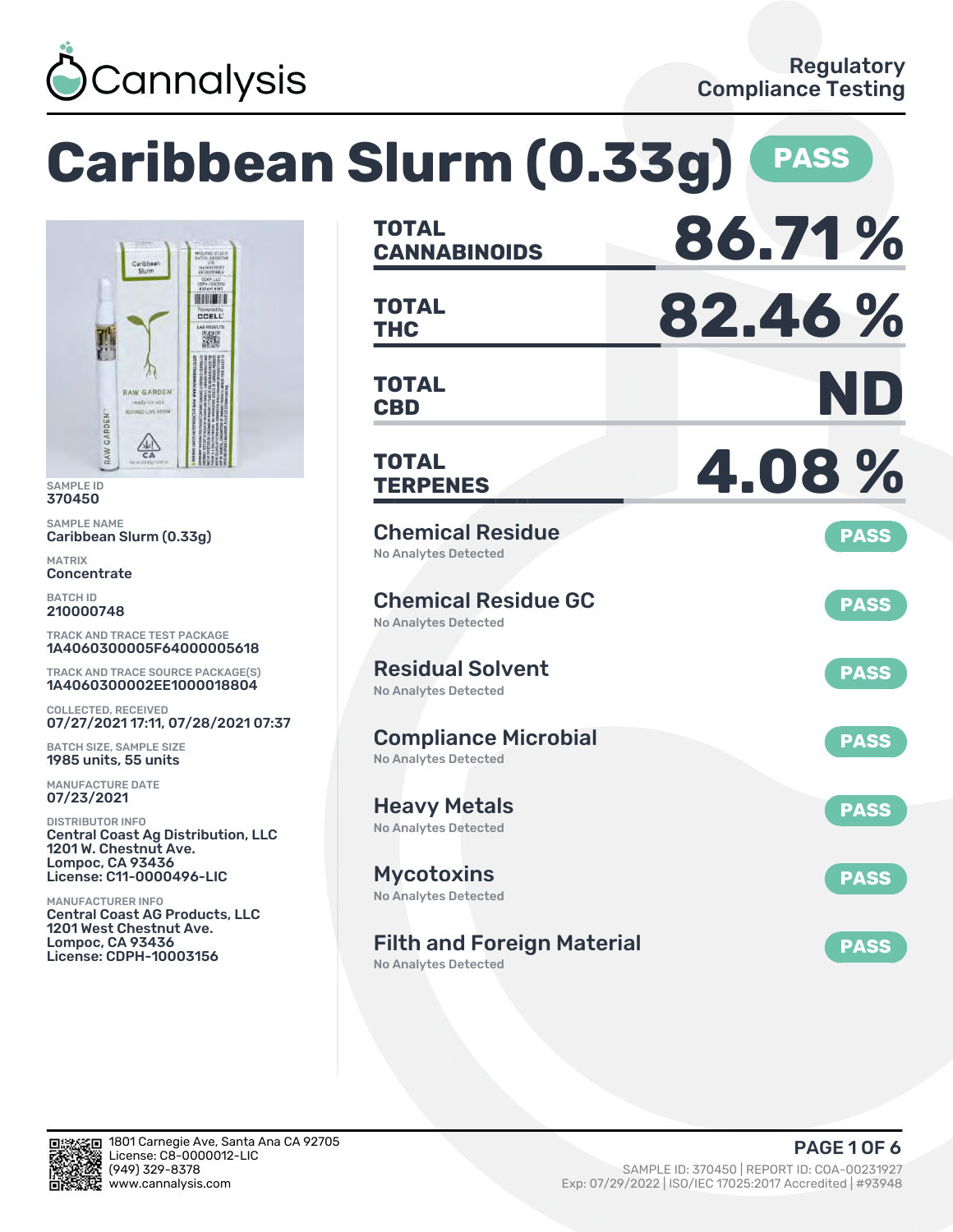

# CANNABINOID ANALYSIS

Total THC,CBD value(s) have been decarboxylated.

| TOTAL THC:          | 824.6 mg/g (82.46 %), 272.12 mg per package |
|---------------------|---------------------------------------------|
| TOTAL CBD:          | ND                                          |
| TOTAL CANNABINOIDS: | 867.1 mg/g (86.71%)                         |

UNIT OF MEASUREMENT:

| Milligrams per Gram(mg/g) |  |
|---------------------------|--|
|---------------------------|--|

| <b>ANALYTE</b>         | <b>RESULT</b>         | LOD    | <b>LLOO</b> | <b>ANALYTE</b>   | <b>RESULT</b>        | <b>LOD</b> | <b>LLOO</b> |
|------------------------|-----------------------|--------|-------------|------------------|----------------------|------------|-------------|
| THCa                   | <b>ND</b>             | 0.2000 | 0.4000      | CBD <sub>v</sub> | <b>ND</b>            | 0.2000     | 0.4000      |
| D9THC                  | 824.6 mg/g (82.46 %)  | 0.2000 | 0.4000      | CBGa             | <b>ND</b>            | 0.2000     | 0.4000      |
| D8THC                  | <b>ND</b>             | 0.2000 | 0.4000      | <b>CBG</b>       | 39.72 mg/g (3.972 %) | 0.2000     | 0.4000      |
| <b>THC<sub>v</sub></b> | 2.728 mg/g (0.2728 %) | 0.2000 | 0.4000      | <b>CBN</b>       | <b>ND</b>            | 0.2000     | 0.4000      |
| CBDa                   | <b>ND</b>             | 0.2000 | 0.4000      | CBC              | <b>ND</b>            | 0.2000     | 0.4000      |
| CBD                    | <b>ND</b>             | 0.2000 | 0.4000      |                  |                      |            |             |
|                        |                       |        |             |                  |                      |            |             |

#### ADDITIONAL INFORMATION

| Method:              | SOP-TECH-001 | Sample Prepped: 07/28/2021 17:50  | Sample Approved: 07/29/2021 11:56  |  |
|----------------------|--------------|-----------------------------------|------------------------------------|--|
| Instrument: UPLC-DAD |              | Sample Analyzed: 07/28/2021 18:18 | Prep-Analytical Batch: 31416-25549 |  |



### TERPENE ANALYSIS

TOTAL TERPENES: 40.80 mg/g (4.080 %)

| <b>UNIT OF MEASUREMENT:</b>                                                    | Milligrams per Gram(mg/g)                          |        |             |  |  |  |  |
|--------------------------------------------------------------------------------|----------------------------------------------------|--------|-------------|--|--|--|--|
| <b>ANALYTE</b>                                                                 | <b>RESULT</b>                                      | LOD    | <b>LLOO</b> |  |  |  |  |
| 3-Carene                                                                       | <b>ND</b>                                          | 1.000  | 2.500       |  |  |  |  |
| Alpha cedrene                                                                  | <b>ND</b>                                          | 1.000  | 2.500       |  |  |  |  |
| Alpha pinene                                                                   | 1.617 mg/g $(0.1617%)$                             | 0.1000 | 1.000       |  |  |  |  |
| Alpha terpineol                                                                | <lloo< td=""><td>0.3260</td><td>0.652</td></lloo<> | 0.3260 | 0.652       |  |  |  |  |
| Beta myrcene                                                                   | 10.64 mg/g $(1.064\%)$                             | 0.5000 | 1.000       |  |  |  |  |
| Borneol                                                                        | <b>ND</b>                                          | 1.000  | 2.500       |  |  |  |  |
| Camphor                                                                        | <b>ND</b>                                          | 0.1000 | 0.500       |  |  |  |  |
| Cedrol                                                                         | <b>ND</b>                                          | 0.5000 | 1.000       |  |  |  |  |
| Cis nerolidol                                                                  | <b>ND</b>                                          | 2.500  | 5.000       |  |  |  |  |
| Fenchol                                                                        | <b>ND</b>                                          | 0.5000 | 1.000       |  |  |  |  |
| Gamma terpinene                                                                | <lloo< td=""><td>0.1000</td><td>0.500</td></lloo<> | 0.1000 | 0.500       |  |  |  |  |
| Geranyl acetate                                                                | <b>ND</b>                                          | 0.1000 | 0.500       |  |  |  |  |
| Isoborneol                                                                     | <b>ND</b>                                          | 0.5000 | 1.000       |  |  |  |  |
| Limonene                                                                       | 3.636 mg/g (0.3636 %)                              | 0.5000 | 2.500       |  |  |  |  |
| Menthol                                                                        | <b>ND</b>                                          | 1.000  | 2.500       |  |  |  |  |
| Ocimene <sub>2</sub>                                                           | <b>ND</b>                                          | 0.3450 | 1.725       |  |  |  |  |
| P-mentha-1,5-diene <ll0q< td=""><td></td><td>0.5000</td><td>1.000</td></ll0q<> |                                                    | 0.5000 | 1.000       |  |  |  |  |
| Sabinene                                                                       | <b>ND</b>                                          | 0.5000 | 1.000       |  |  |  |  |
| Trans beta farnesene ND                                                        |                                                    | 2.500  | 5.000       |  |  |  |  |
| Trans nerolidol                                                                | <b>ND</b>                                          | 0.5000 | 2.500       |  |  |  |  |

| ANALYTE                                                                                                                                         | <b>RESULT</b>                                                                                                                                          | <b>LOD</b> | <b>LLOQ</b> | <b>ANALYTE</b>         | <b>RESULT</b>                                       | LOD    | <b>LLOQ</b> |
|-------------------------------------------------------------------------------------------------------------------------------------------------|--------------------------------------------------------------------------------------------------------------------------------------------------------|------------|-------------|------------------------|-----------------------------------------------------|--------|-------------|
| 3-Carene                                                                                                                                        | <b>ND</b>                                                                                                                                              | 1.000      | 2.500       | Alpha bisabolol        | <lloq< td=""><td>0.1000</td><td>0.5000</td></lloq<> | 0.1000 | 0.5000      |
| Alpha cedrene                                                                                                                                   | <b>ND</b>                                                                                                                                              | 1.000      | 2.500       | Alpha humulene         | 1.289 mg/g (0.1289 %)                               | 0.5000 | 1.000       |
| Alpha pinene                                                                                                                                    | 1.617 mg/g $(0.1617%)$                                                                                                                                 | 0.1000     | 1.000       | Alpha terpinene        | <b>ND</b>                                           | 0.5000 | 1.000       |
| Alpha terpineol                                                                                                                                 | <lloq< td=""><td>0.3260</td><td>0.6520</td><td>Beta caryophyllene</td><td>4.314 mg/g <math>(0.4314\%)</math></td><td>0.5000</td><td>1.000</td></lloq<> | 0.3260     | 0.6520      | Beta caryophyllene     | 4.314 mg/g $(0.4314\%)$                             | 0.5000 | 1.000       |
| Beta myrcene                                                                                                                                    | 10.64 mg/g (1.064 %)                                                                                                                                   | 0.5000     | 1.000       | Beta pinene            | 1.483 mg/g $(0.1483\%)$                             | 0.6070 | 1.214       |
| Borneol                                                                                                                                         | <b>ND</b>                                                                                                                                              | 1.000      | 2.500       | Camphene               | <b>ND</b>                                           | 0.5000 | 1.000       |
| Camphor                                                                                                                                         | <b>ND</b>                                                                                                                                              | 0.1000     | 0.5000      | Caryophyllene oxide ND |                                                     | 0.5000 | 2.500       |
| Cedrol                                                                                                                                          | <b>ND</b>                                                                                                                                              | 0.5000     | 1.000       | Cis geraniol           | <b>ND</b>                                           | 1.000  | 2.500       |
| Cis nerolidol                                                                                                                                   | <b>ND</b>                                                                                                                                              | 2.500      | 5.000       | Eucalyptol             | <b>ND</b>                                           | 0.1000 | 0.5000      |
| Fenchol                                                                                                                                         | <b>ND</b>                                                                                                                                              | 0.5000     | 1.000       | Fenchone               | <lloq< td=""><td>0.1000</td><td>0.5000</td></lloq<> | 0.1000 | 0.5000      |
| Gamma terpinene                                                                                                                                 | <lloq< td=""><td>0.1000</td><td>0.5000</td><td>Gamma terpineol</td><td><b>ND</b></td><td>0.2090</td><td>0.5230</td></lloq<>                            | 0.1000     | 0.5000      | Gamma terpineol        | <b>ND</b>                                           | 0.2090 | 0.5230      |
| Geranyl acetate                                                                                                                                 | <b>ND</b>                                                                                                                                              | 0.1000     | 0.5000      | Guaiol                 | <b>ND</b>                                           | 2.500  | 5.000       |
| Isoborneol                                                                                                                                      | <b>ND</b>                                                                                                                                              | 0.5000     | 1.000       | Isopulegol             | <b>ND</b>                                           | 2.500  | 5.000       |
| Limonene                                                                                                                                        | 3.636 mg/g (0.3636 %)                                                                                                                                  | 0.5000     | 2.500       | Linalool               | 1.181 mg/g $(0.1181\%)$                             | 0.5000 | 1.000       |
| Menthol                                                                                                                                         | <b>ND</b>                                                                                                                                              | 1.000      | 2.500       | Ocimene 1              | <b>ND</b>                                           | 0.1550 | 0.3100      |
| Ocimene 2                                                                                                                                       | <b>ND</b>                                                                                                                                              | 0.3450     | 1.725       | P-cymene               | <b>ND</b>                                           | 0.5230 | 1.045       |
| P-mentha-1,5-diene <lloq< td=""><td></td><td>0.5000</td><td>1.000</td><td>Pulegone</td><td><b>ND</b></td><td>0.1000</td><td>0.5000</td></lloq<> |                                                                                                                                                        | 0.5000     | 1.000       | Pulegone               | <b>ND</b>                                           | 0.1000 | 0.5000      |
| Sabinene                                                                                                                                        | <b>ND</b>                                                                                                                                              | 0.5000     | 1.000       | Terpinolene            | 16.64 mg/g (1.664 %)                                | 0.1000 | 0.5000      |
| Trans beta farnesene ND                                                                                                                         |                                                                                                                                                        | 2.500      | 5.000       | Trans geraniol         | <b>ND</b>                                           | 0.5000 | 2.500       |
| Trans nerolidol                                                                                                                                 | <b>ND</b>                                                                                                                                              | 0.5000     | 2.500       | Valencene              | <b>ND</b>                                           | 0.5000 | 1.000       |



PAGE 2 OF 6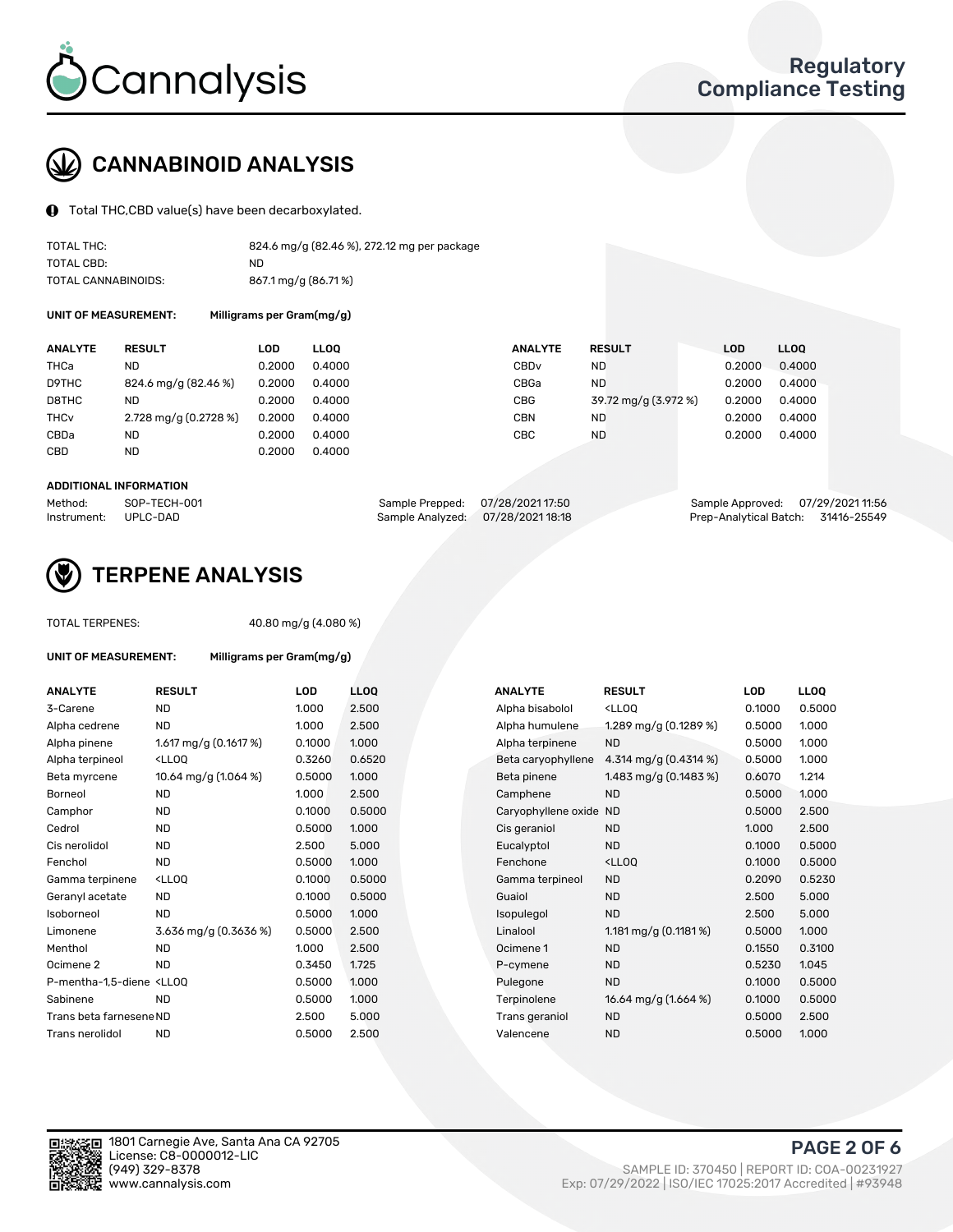

### Regulatory Compliance Testing

#### ADDITIONAL INFORMATION

Method: SOP-TECH-027 Sample Prepped: 07/28/2021 18:44 Sample Approved: 07/29/2021 14:08 Prep-Analytical Batch: 31422-25550



CHEMICAL RESIDUE ANALYSIS PASS

UNIT OF MEASUREMENT: Micrograms per Gram(ug/g)

| <b>ANALYTE</b>    | <b>RESULT</b> | LOD    | LL <sub>OO</sub> | <b>ACTION LEVEL</b> |      | <b>ANALYTE</b>      | <b>RESULT</b> | LOD    | <b>LLOQ</b> | <b>ACTION LEVEL</b> |      |
|-------------------|---------------|--------|------------------|---------------------|------|---------------------|---------------|--------|-------------|---------------------|------|
| Abamectin         | <b>ND</b>     | 0.0200 | 0.0400           | 0.1000              | Pass | Acephate            | <b>ND</b>     | 0.0200 | 0.0400      | 0.1000              | Pass |
| Acequinocyl       | <b>ND</b>     | 0.0200 | 0.0400           | 0.1000              | Pass | Acetamiprid         | <b>ND</b>     | 0.0200 | 0.0400      | 0.1000              | Pass |
| Aldicarb          | <b>ND</b>     | 0.0200 | 0.0400           | 0.0                 | Pass | Azoxystrobin        | <b>ND</b>     | 0.0200 | 0.0400      | 0.1000              | Pass |
| Bifenazate        | <b>ND</b>     | 0.0200 | 0.0400           | 0.1000              | Pass | <b>Bifenthrin</b>   | <b>ND</b>     | 0.0200 | 0.0400      | 3.000               | Pass |
| <b>Boscalid</b>   | <b>ND</b>     | 0.0200 | 0.0400           | 0.1000              | Pass | Carbaryl            | <b>ND</b>     | 0.0200 | 0.0400      | 0.5000              | Pass |
| Carbofuran        | <b>ND</b>     | 0.0200 | 0.0400           | 0.0                 | Pass | Chlorantraniliprole | <b>ND</b>     | 0.0200 | 0.0400      | 10.00               | Pass |
| Clofentezine      | <b>ND</b>     | 0.0200 | 0.0400           | 0.1000              | Pass | Coumaphos           | <b>ND</b>     | 0.0200 | 0.0400      | 0.0                 | Pass |
| Cyfluthrin        | <b>ND</b>     | 0.4000 | 1.000            | 2.000               | Pass | Cypermethrin        | <b>ND</b>     | 0.4000 | 1.000       | 1.000               | Pass |
| Daminozide        | <b>ND</b>     | 0.0200 | 0.0400           | 0.0                 | Pass | Diazinon            | <b>ND</b>     | 0.0200 | 0.0400      | 0.1000              | Pass |
| <b>Dichlorvos</b> | <b>ND</b>     | 0.0200 | 0.0400           | 0.0                 | Pass | Dimethoate          | <b>ND</b>     | 0.0200 | 0.0400      | 0.0                 | Pass |
| Dimethomorph      | <b>ND</b>     | 0.0200 | 0.0400           | 2.000               | Pass | Ethoprophos         | <b>ND</b>     | 0.0200 | 0.0400      | 0.0                 | Pass |
| Etofenprox        | <b>ND</b>     | 0.0200 | 0.0400           | 0.0                 | Pass | Etoxazole           | <b>ND</b>     | 0.0200 | 0.0400      | 0.1000              | Pass |
| Fenhexamid        | <b>ND</b>     | 0.0200 | 0.0400           | 0.1000              | Pass | Fenoxycarb          | <b>ND</b>     | 0.0200 | 0.0400      | 0.0                 | Pass |
| Fenpyroximate     | <b>ND</b>     | 0.0200 | 0.0400           | 0.1000              | Pass | Fipronil            | <b>ND</b>     | 0.0400 | 0.1000      | 0.0                 | Pass |
| Flonicamid        | <b>ND</b>     | 0.0200 | 0.0400           | 0.1000              | Pass | Fludioxonil         | <b>ND</b>     | 0.0200 | 0.0400      | 0.1000              | Pass |
| Hexythiazox       | <b>ND</b>     | 0.0200 | 0.0400           | 0.1000              | Pass | Imazalil            | <b>ND</b>     | 0.0200 | 0.0400      | 0.0                 | Pass |
| Imidacloprid      | <b>ND</b>     | 0.0200 | 0.0400           | 5.000               | Pass | Kresoxim methyl     | <b>ND</b>     | 0.0200 | 0.0400      | 0.1000              | Pass |
| Malathion         | <b>ND</b>     | 0.0200 | 0.0400           | 0.5000              | Pass | Metalaxyl           | <b>ND</b>     | 0.0200 | 0.0400      | 2.000               | Pass |
| Methiocarb        | <b>ND</b>     | 0.0200 | 0.0400           | 0.0                 | Pass | Methomyl            | <b>ND</b>     | 0.0200 | 0.0400      | 1.000               | Pass |
| Mevinphos         | <b>ND</b>     | 0.0200 | 0.0400           | 0.0                 | Pass | Myclobutanil        | <b>ND</b>     | 0.0200 | 0.0400      | 0.1000              | Pass |
| Naled             | <b>ND</b>     | 0.0200 | 0.0400           | 0.1000              | Pass | Oxamyl              | <b>ND</b>     | 0.0200 | 0.0400      | 0.5000              | Pass |
| Paclobutrazol     | <b>ND</b>     | 0.0200 | 0.0400           | 0.0                 | Pass | Permethrins         | <b>ND</b>     | 0.0400 | 0.1000      | 0.5000              | Pass |
| Phosmet           | <b>ND</b>     | 0.0200 | 0.0400           | 0.1000              | Pass | Piperonyl butoxide  | <b>ND</b>     | 0.0200 | 0.0400      | 3.000               | Pass |
| Prallethrin       | <b>ND</b>     | 0.0200 | 0.0400           | 0.1000              | Pass | Propiconazole       | <b>ND</b>     | 0.0200 | 0.0400      | 0.1000              | Pass |
| Propoxur          | <b>ND</b>     | 0.0200 | 0.0400           | 0.0                 | Pass | Pyrethrins          | <b>ND</b>     | 0.0200 | 0.0400      | 0.5000              | Pass |
| Pyridaben         | <b>ND</b>     | 0.0200 | 0.0400           | 0.1000              | Pass | Spinetoram          | <b>ND</b>     | 0.0200 | 0.0400      | 0.1000              | Pass |
| Spinosad          | <b>ND</b>     | 0.0300 | 0.0700           | 0.1000              | Pass | Spiromesifen        | <b>ND</b>     | 0.0200 | 0.0400      | 0.1000              | Pass |
| Spirotetramat     | <b>ND</b>     | 0.0200 | 0.0400           | 0.1000              | Pass | Spiroxamine         | <b>ND</b>     | 0.0200 | 0.0400      | 0.0                 | Pass |
| Tebuconazole      | <b>ND</b>     | 0.0200 | 0.0400           | 0.1000              | Pass | Thiacloprid         | <b>ND</b>     | 0.0200 | 0.0400      | 0.0                 | Pass |
| Thiamethoxam      | <b>ND</b>     | 0.0200 | 0.0400           | 5.000               | Pass | Trifloxystrobin     | <b>ND</b>     | 0.0200 | 0.0400      | 0.1000              | Pass |
|                   |               |        |                  |                     |      |                     |               |        |             |                     |      |

### ADDITIONAL INFORMATION

Method: SOP-TECH-002 Sample Prepped: 07/28/2021 17:51 Sample Approved: 07/29/2021 13:44<br>Instrument: LC-MS/MS Sample Analyzed: 07/28/2021 18:06 Prep-Analytical Batch: 31412-25547 Prep-Analytical Batch: 31412-25547

PAGE 3 OF 6

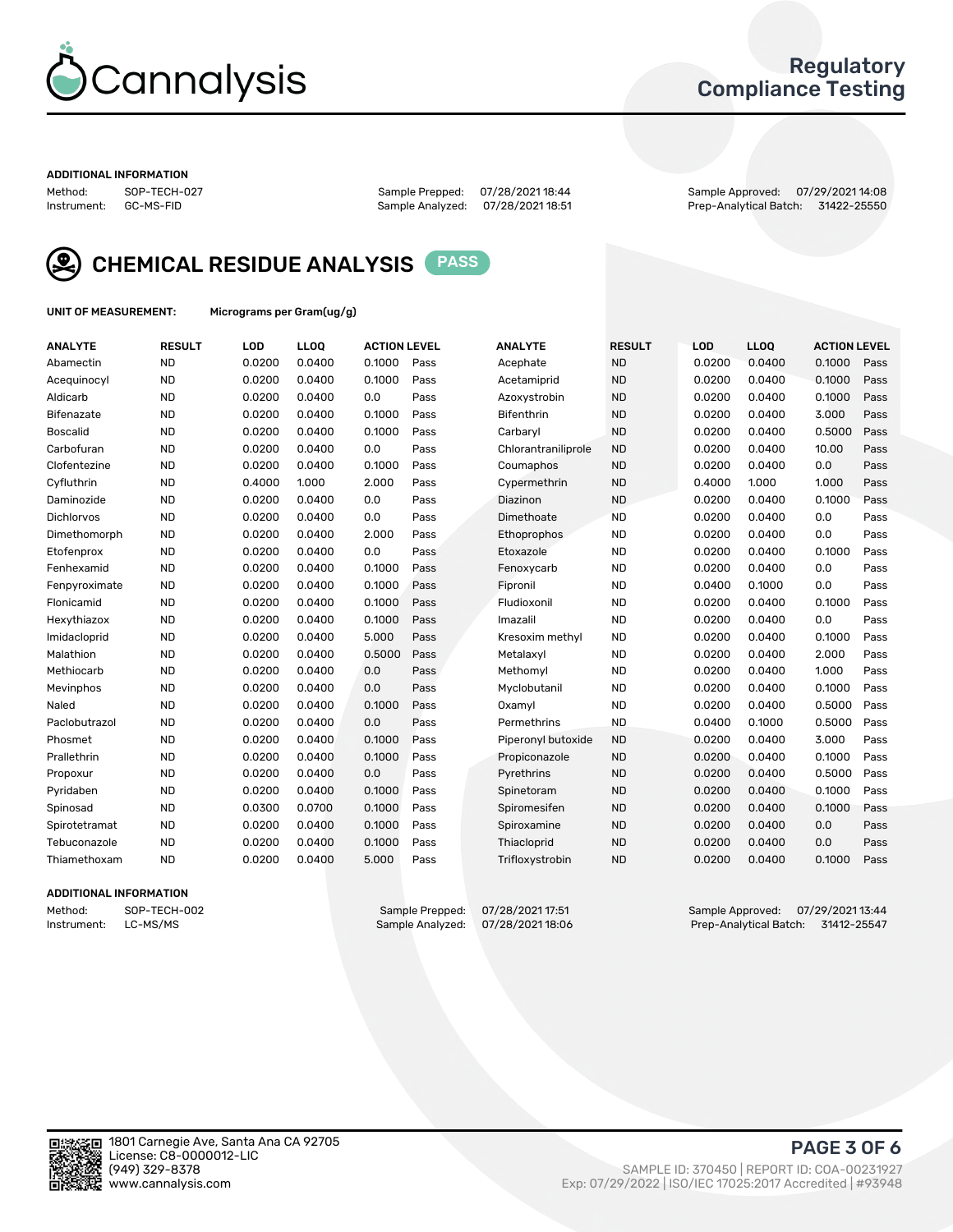

## CHEMICAL RESIDUE GC ANALYSIS PASS

| UNIT OF MEASUREMENT: | Mic |
|----------------------|-----|
|                      |     |

rograms per Gram(ug/g)

| <b>ANALYTE</b>         | <b>RESULT</b>            | LOD    | <b>LLOO</b> | <b>ACTION LEVEL</b> |                                     | <b>ANALYTE</b>                      | <b>RESULT</b> | LOD              | <b>LLOO</b>            | <b>ACTION LEVEL</b>             |      |
|------------------------|--------------------------|--------|-------------|---------------------|-------------------------------------|-------------------------------------|---------------|------------------|------------------------|---------------------------------|------|
| Captan                 | <b>ND</b>                | 0.1000 | 0.2000      | 0.7000              | Pass                                | Chlordane                           | <b>ND</b>     | 0.0109           | 0.0136                 | 0.0                             | Pass |
| Methyl parathion       | <b>ND</b>                | 0.0400 | 0.1000      | 0.0                 | Pass                                | <b>PCNB</b>                         | <b>ND</b>     | 0.0200           | 0.0400                 | 0.1000                          | Pass |
| Chlorfenapyr           | <b>ND</b>                | 0.0800 | 0.1000      | 0.0                 | Pass                                | Chlorpyrifos                        | <b>ND</b>     | 0.0800           | 0.1000                 | 0.0                             | Pass |
| ADDITIONAL INFORMATION |                          |        |             |                     |                                     |                                     |               |                  |                        |                                 |      |
| Method:<br>Instrument: | SOP-TECH-010<br>GC-MS/MS |        |             |                     | Sample Prepped:<br>Sample Analyzed: | 07/28/2021 17:51<br>07/28/202118:07 |               | Sample Approved: | Prep-Analytical Batch: | 07/29/2021 17:02<br>31413-25548 |      |

## RESIDUAL SOLVENT ANALYSIS PASS

UNIT OF MEASUREMENT: Micrograms per Gram(ug/g)

| <b>ANALYTE</b>       | <b>RESULT</b> | <b>LOD</b> | <b>LLOO</b> | <b>ACTION LEVEL</b> |      | <b>ANALYTE</b>           | <b>RESULT</b> | LOD    | <b>LLOO</b> | <b>ACTION LEVEL</b> |      |
|----------------------|---------------|------------|-------------|---------------------|------|--------------------------|---------------|--------|-------------|---------------------|------|
| Acetone              | <b>ND</b>     | 50.00      | 100.0       | 5000                | Pass | Acetonitrile             | <b>ND</b>     | 50.00  | 100.0       | 410.0               | Pass |
| Benzene              | <b>ND</b>     | 0.5000     | 1.000       | 1.000               | Pass | <b>Butane</b>            | <b>ND</b>     | 50.00  | 100.0       | 5000                | Pass |
| Chloroform           | <b>ND</b>     | 0.5000     | 1.000       | 1.000               | Pass | Ethanol                  | <b>ND</b>     | 50.00  | 100.0       | 5000                | Pass |
| <b>Ethyl Acetate</b> | <b>ND</b>     | 50.00      | 100.0       | 5000                | Pass | <b>Ethyl Ether</b>       | <b>ND</b>     | 50.00  | 100.0       | 5000                | Pass |
| Ethylene oxide       | <b>ND</b>     | 0.5000     | 1.000       | 1.000               | Pass | Heptane                  | <b>ND</b>     | 50.00  | 100.0       | 5000                | Pass |
| Hexane               | <b>ND</b>     | 50.00      | 100.0       | 290.0               | Pass | <b>Isopropyl Alcohol</b> | <b>ND</b>     | 50.00  | 100.0       | 5000                | Pass |
| Methanol             | <b>ND</b>     | 50.00      | 100.0       | 3000                | Pass | Methylene chloride       | <b>ND</b>     | 0.5000 | 1.000       | 1.000               | Pass |
| Pentane              | <b>ND</b>     | 50.00      | 100.0       | 5000                | Pass | Propane                  | <b>ND</b>     | 50.00  | 200.0       | 5000                | Pass |
| Toluene              | <b>ND</b>     | 50.00      | 100.0       | 890.0               | Pass | Xylenes                  | <b>ND</b>     | 50.08  | 100.0       | 2170                | Pass |
| Trichloroethylene    | <b>ND</b>     | 0.5000     | 1.000       | 1.000               | Pass | 1.2-Dichloroethane       | <b>ND</b>     | 0.5000 | 1.000       | 1.000               | Pass |

### ADDITIONAL INFORMATION

Method: SOP-TECH-021 Sample Prepped: 07/28/202117:50 Sample Approved: 07/29/202113:11<br>Instrument: HS-GC-MS/FID Sample Analyzed: 07/28/202118:05 Prep-Analytical Batch: 31420-25546 Prep-Analytical Batch: 31420-25546



UNIT OF MEASUREMENT: Cycle Threshold (Ct)

| <b>ANALYTE</b> | <b>RESULT</b>              | LOD   | <b>LLOO</b> | <b>ACTION LEVEL</b> |                 | <b>ANALYTE</b>   | <b>RESULT</b> | LOD   | <b>LLOO</b>      |                  | <b>ACTION LEVEL</b> |
|----------------|----------------------------|-------|-------------|---------------------|-----------------|------------------|---------------|-------|------------------|------------------|---------------------|
| A.fumigatus    | <b>ND</b>                  | 33.00 | 0.0         | 0.0                 | Pass            | A. flavus        | <b>ND</b>     | 33.00 | 0.0              | 0.0              | Pass                |
| A. niger       | <b>ND</b>                  | 33.00 | 0.0         | 0.0                 | Pass            | A. terreus       | <b>ND</b>     | 33.00 | 0.0              | 0.0              | Pass                |
| <b>STEC</b>    | <b>ND</b>                  | 33.00 | 0.0         | 0.0                 | Pass            | Salmonella spp   | <b>ND</b>     | 33.00 | 0.0              | 0.0              | Pass                |
|                | ADDITIONAL INFORMATION     |       |             |                     |                 |                  |               |       |                  |                  |                     |
| Method:        | SOP-TECH-016, SOP-TECH-022 |       |             |                     | Sample Prepped: | 07/29/2021 07:25 |               |       | Sample Approved: | 07/29/2021 12:58 |                     |

Instrument: qPCR Sample Analyzed: 07/29/2021 07:27 Prep-Analytical Batch: 31418-25556

PAGE 4 OF 6

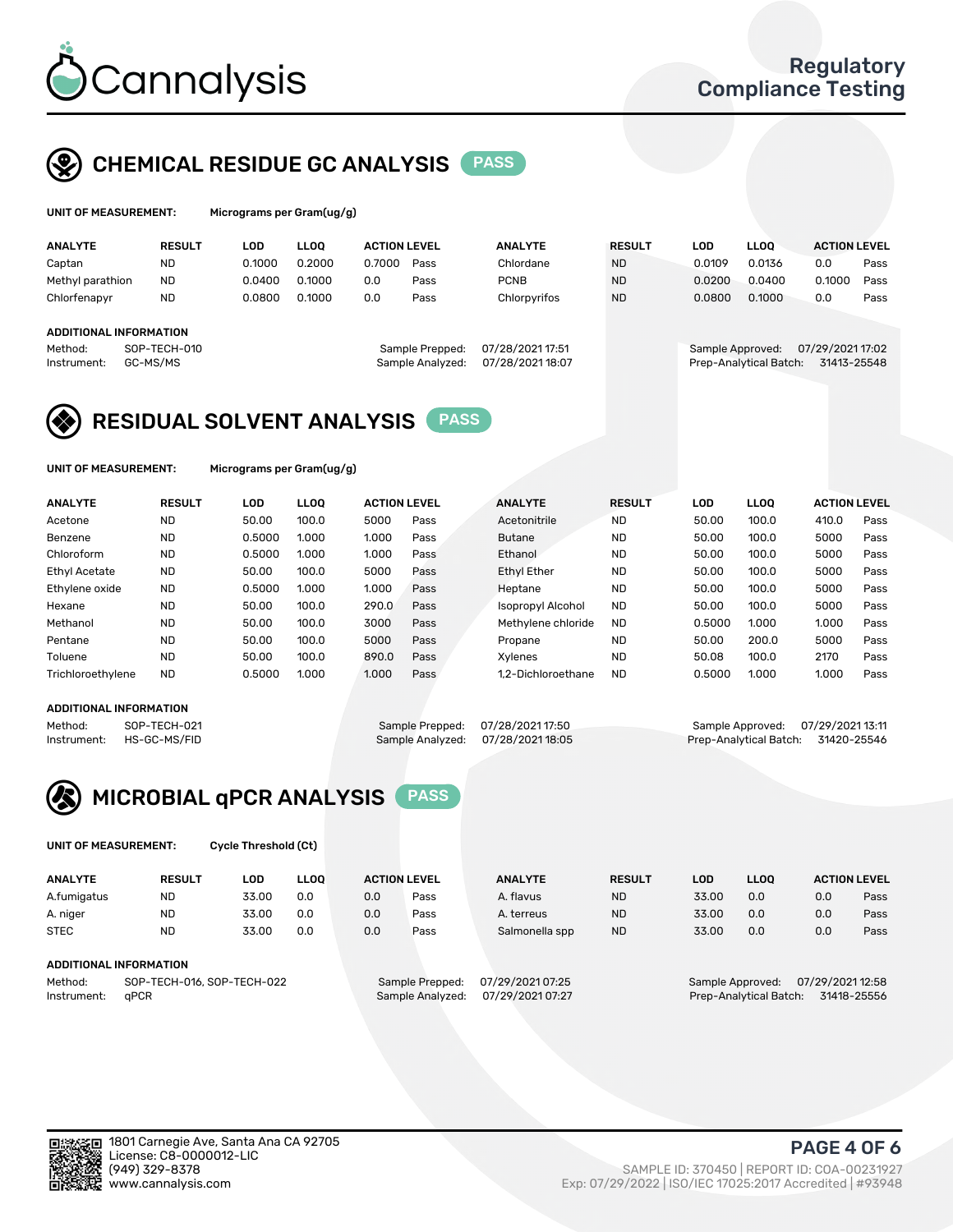



| UNIT OF MEASUREMENT: |                               | Micrograms per Gram(ug/g) |             |                     |                  |                  |               |                  |                        |                     |      |
|----------------------|-------------------------------|---------------------------|-------------|---------------------|------------------|------------------|---------------|------------------|------------------------|---------------------|------|
| <b>ANALYTE</b>       | <b>RESULT</b>                 | <b>LOD</b>                | <b>LLOO</b> | <b>ACTION LEVEL</b> |                  | <b>ANALYTE</b>   | <b>RESULT</b> | <b>LOD</b>       | <b>LLOO</b>            | <b>ACTION LEVEL</b> |      |
| Arsenic              | <b>ND</b>                     | 0.0120                    | 0.1000      | 0.2000              | Pass             | Cadmium          | <b>ND</b>     | 0.0072           | 0.0500                 | 0.2000              | Pass |
| Lead                 | <b>ND</b>                     | 0.0068                    | 0.0500      | 0.5000              | Pass             | Mercury          | <b>ND</b>     | 0.0060           | 0.0500                 | 0.1000              | Pass |
|                      | <b>ADDITIONAL INFORMATION</b> |                           |             |                     |                  |                  |               |                  |                        |                     |      |
| Method:              | SOP-TECH-013                  |                           |             |                     | Sample Prepped:  | 07/29/2021 09:59 |               | Sample Approved: |                        | 07/29/2021 16:37    |      |
| Instrument:          | ICP-MS                        |                           |             |                     | Sample Analyzed: | 07/29/2021 10:01 |               |                  | Prep-Analytical Batch: | 31421-25559         |      |
|                      |                               |                           |             | <b>PASS</b>         |                  |                  |               |                  |                        |                     |      |
| (第)                  | <b>MYCOTOXINS ANALYSIS</b>    |                           |             |                     |                  |                  |               |                  |                        |                     |      |

UNIT OF MEASUREMENT: Micrograms per Kilogram(ug/kg)

| <b>ANALYTE</b>          | <b>RESULT</b> | LOD   | <b>LLOO</b> | <b>ACTION LEVEL</b> |      | <b>ANALYTE</b> | <b>RESULT</b> | LOD   | <b>LLOO</b> | <b>ACTION LEVEL</b> |      |
|-------------------------|---------------|-------|-------------|---------------------|------|----------------|---------------|-------|-------------|---------------------|------|
| Aflatoxin B1            | <b>ND</b>     | 1.000 | 2.000       |                     | N/A  | Aflatoxin B2   | <b>ND</b>     | 2.000 | 5.000       |                     | N/A  |
| Aflatoxin G1            | <b>ND</b>     | 2.000 | 5.000       |                     | N/A  | Aflatoxin G2   | <b>ND</b>     | 2.000 | 5.000       |                     | N/A  |
| <b>Total Aflatoxins</b> | <b>ND</b>     | 10.00 | 14.00       | 20.00               | Pass | Ochratoxin A   | <b>ND</b>     | 1.000 | 2.000       | 20.00               | Pass |
|                         |               |       |             |                     |      |                |               |       |             |                     |      |

#### ADDITIONAL INFORMATION

Method: SOP-TECH-020 Sample Prepped: 07/28/2021 16:33 Sample Approved: 07/29/2021 18:25 Instrument: LC-MS/MS Sample Analyzed: 07/28/2021 17:21 Prep-Analytical Batch: 31414-25544

# FILTH & FOREIGN MATERIAL ANALYSIS PASS

UNIT OF MEASUREMENT: Filth and Foreign Matter (%, #/3g)

| <b>ANALYTE</b>                                              | <b>RESULT</b>          | LOD | <b>LLOO</b> | <b>ACTION LEVEL</b>                 |                                    | <b>ANALYTE</b> | <b>RESULT</b> | LOD | <b>LLOO</b>                                                                   | <b>ACTION LEVEL</b> |      |  |
|-------------------------------------------------------------|------------------------|-----|-------------|-------------------------------------|------------------------------------|----------------|---------------|-----|-------------------------------------------------------------------------------|---------------------|------|--|
| IF RH ME                                                    | <b>ND</b>              | 0.0 | 0.0         | 1.000                               | Pass                               | <b>IFM</b>     | <b>ND</b>     | 0.0 | 0.0                                                                           | 25.00               | Pass |  |
| Mold                                                        | <b>ND</b>              | 0.0 | 0.0         | 25.00                               | Pass                               | <b>SSCD</b>    | <b>ND</b>     | 0.0 | 0.0                                                                           | 25.00               | Pass |  |
|                                                             | ADDITIONAL INFORMATION |     |             |                                     |                                    |                |               |     |                                                                               |                     |      |  |
| Method:<br>SOP-TECH-009<br>Instrument:<br>Visual Inspection |                        |     |             | Sample Prepped:<br>Sample Analyzed: | 07/28/202113:26<br>07/28/202113:26 |                |               |     | 07/28/2021 13:33<br>Sample Approved:<br>31402-25523<br>Prep-Analytical Batch: |                     |      |  |



PAGE 5 OF 6